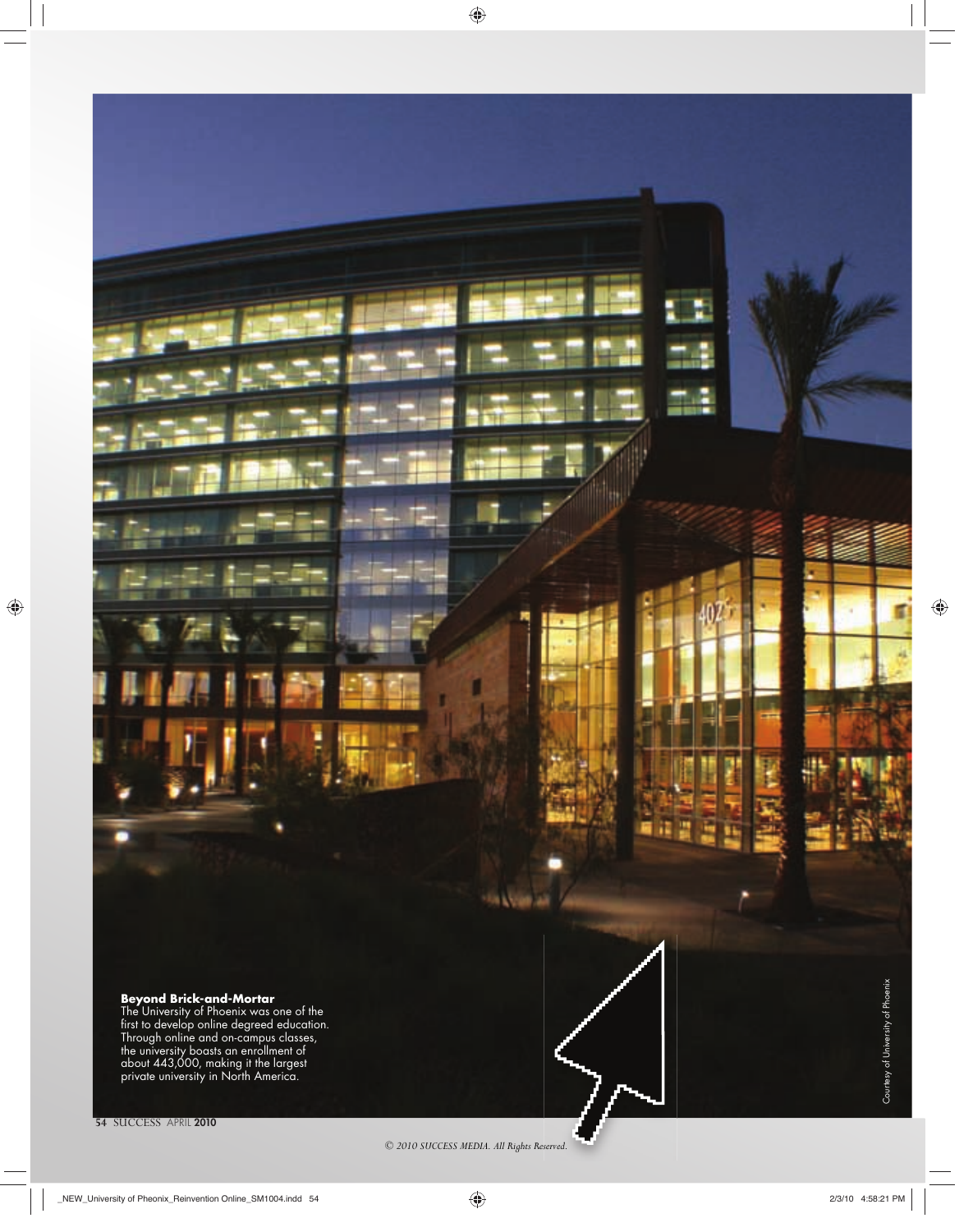# **RE INVENTION**

# How Nontraditional Education Is Providing a Competitive Edge

by Beth Douglass Silcox

# **Motivated by unexpected**

unemployment or a desire to distance themselves from the firing line, millions of Americans are digging deep, reevaluating and reinventing themselves these days.

So many are uncertain about the future, and it's no wonder, with businesses on the brink and workers teetering on joblessness. Job security is now a misnomer, thanks to America's tumultuous economy.

Throngs of unemployed and underemployed are looking to institutions of higher learning for a leg up, but funding cuts threaten their progress. Tuition hikes at state universities, eliminated classes and lower student admission rates at less pricey community colleges, and six-month waits for government-subsidized retraining all make for a bumpy road to graduation.

Adult learners often have risk factors beyond gradepoint averages and SAT scores that traditional universities may consider deterrents to collegiate success. They work full time. They have children. They have too few existing college credits. They have little money.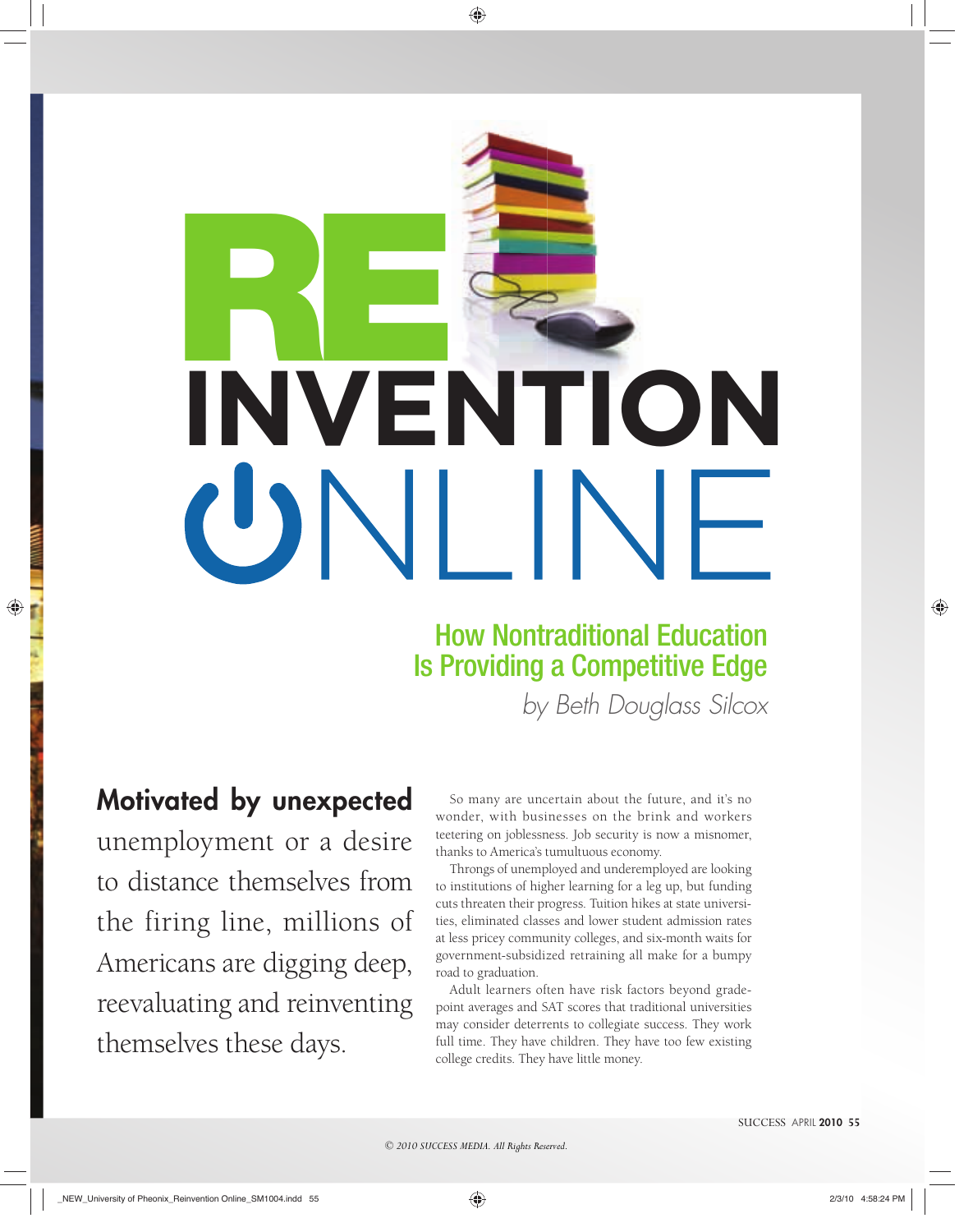

The upside: Juggling the demands of everyday life is nothing new to most adults headed back to school.

Indeed, Americans are a scrappy bunch—more than a little familiar with innovating their way out of sticky situations. And perhaps no group is better positioned to benefit from innovation than some 50 million vastly underserved adult learners who are looking beyond traditional forms of higher ed. and blazing creative, new educational paths online.

### Getting Past the Risk

"Traditional universities are all judged based on how many students they exclude. That's what makes them who they are. That's one of the things that they sell. It's an elitist approach. They are denying access to some people, and those people have to find another institution to attend," says Joe D'Amico, president and COO of Apollo Group Inc., whose flagship subsidiary is University of Phoenix, an online hybrid university with 200 brick-and-mortar campuses nationwide.

By far the largest private university in North America, University of Phoenix cited enrollment of 443,000 in 2009 with some 460,000 alumni. Founded in 1976 with a for-profit or market-driven educational business model, its mission is to make higher education accessible for working students. "We absolutely cater to that group of people, know what they need and deliver it very effectively," D'Amico says.

One of the first to develop online degreed education, University of Phoenix adeptly focuses that innovation and meets overwhelming marketplace need in much the same way any entrepreneurial venture identifies consumer needs and fulfills them in the business sector.

While the for-profit Apollo Group and its subsidiaries trade publicly on NASDAQ and have been very successful, D'Amico says there's more to it than business and profits. First and foremost, he says, they're in the business of educating students.

# **DID YOU KNOW...**

University of Phoenix reports an average annual salary increase of 8.5 percent for enrollees in a bachelor's degree program, compared to a national average of 3.8 percent. Those pursuing master's degrees got even bigger raises, 9.7 percent, compared to the 3.8 percent average nationally.

 The Committee for Economic Development, comprised of technology experts from Pfizer, General Motors, GE, Merrill Lynch & Company, IBM, and McKinsey & Company, credited for-profit universities for their attention to costs and student outcomes, use of disruptive technology like e-texts, and adult learning theory training for instructors. They recommended traditional higher ed. should follow suit.



"The value of this organization is totally predicated on the value that its students get out of their education," D'Amico says. "The students who enroll here are voting every day where they want to spend their money because they have choices beyond us."

### College on Their Own Terms

Recession-pinched, nontraditional college-bound students are pragmatic, often valuing flexibility and accessibility above expansive grass-covered quads and football victories. Their established lives weigh heavily in their college choices. Making college a full-time job isn't a luxury they can afford, because most already work full time and can't forfeit wages or time needed at their own businesses. Plus, there's the family to consider.

This means school has to fit in around everything else, and that's exactly why for-profit online institutions attract so many adult learners. The online publication *Inside Higher Ed* reported last March that typical college-age (24 or younger) students comprise only 27 percent of the student population at four-year, for-profit colleges, compared with 69 percent at four-year public, 61 percent at four-year private, and 59 percent at two-year public institutions.

Dennis Mousel is among those whose career or lifestyle made traditional college impossible. Because he traveled extensively for his work in financial services, Mousel saw online education as the only option for obtaining his MBA. As a student at University of Phoenix, "the required courses seemed to go hand in hand with my job and I could apply the schoolwork directly to my professional life," he says. "It has been two years since I completed my master's degree,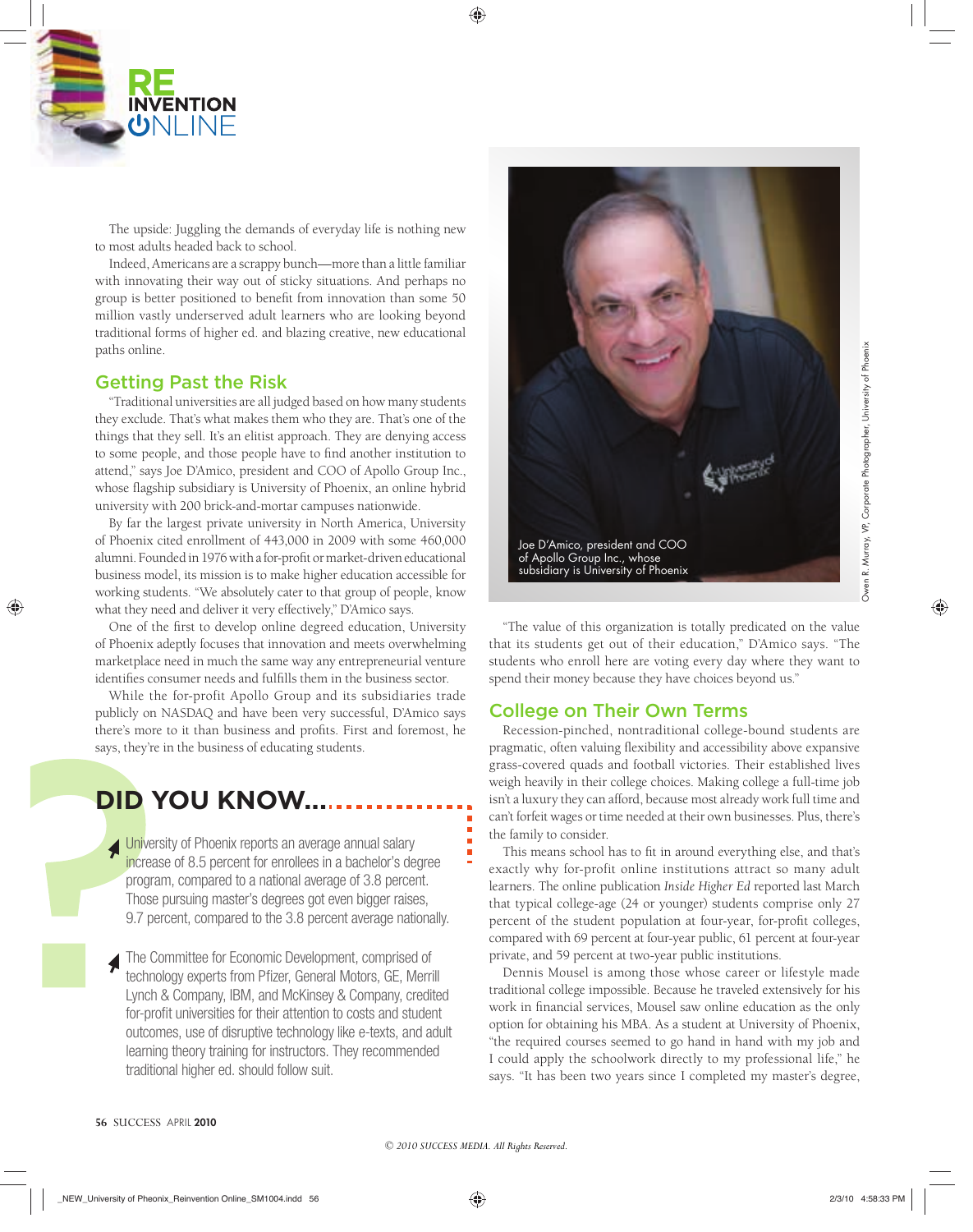and I have significantly reaped the rewards. I have been promoted twice since 2007, was recently granted a director-level position, and my income increased 47 percent in just 24 months."

Many more adult learners have found the flexibility provided by for-profit universities essential to their being able to further their educations, especially since the recession.

For-profit or market-driven universities make up only 9 percent of the higher-education market in the United States. Pre-recession projections showed little to no growth in the sector. But economic upheaval drove more students back to college than expected at the same time public universities faced budget cuts. Rather than flat-lining, for-profit growth outpaced all educational sectors. Of the 2.1 million-student online sector in 2008, forprofits claimed 39 percent, which rose to 42 percent in 2009.

Suzanne Walsh, senior program director for the nonprofit Lumina Foundation for Education, says for-profit universities are, by reputation, flexible and well-acquainted with adult learners. Instruction often leads to a new career or supports a current career, so students can move up and earn more money.

Lumina Foundation for Education works to ensure that 60 percent of Americans hold high-quality degrees and credentials by 2025. Their efforts focus on low-income students, students of color, first-generation students and adult learners.

### Wanting and Needing More

Education is vital to these nontraditional students—older than 24 with jobs, lives and families—because experts predict 63 percent of all jobs by 2018 will require some form of postsecondary education or training. That figure is more than double what it was in the mid-1970s, then hovering around 30 percent.

"It used to be the road to the middle class was a high-school diploma. That's not the case at all now. The road to middle class is through a college credential or degree," says Dianna Boyce, Lumina Foundation's director of media relations.

## Charting Her Own Path Christina Brown: MSNBC Anchor, University of Phoenix Alum

Christina Brown makes her way into millions of American living rooms every week, reporting on economic hardships, seemingly impossible choices and perseverance. At the end of the day, she's left believing, "regardless of the obstacles you face, it is your outlook and your response to that obstacle that will really determine your ability to succeed or not."

At 17, the future Emmy Award winner faced her own obstacles at the University of Mary Washington. "I just simply wasn't mature enough to recognize and appreciate the value of this higher education I was getting," she says.

Thinking she needed more discipline, Brown joined the U.S. Air Force, and soon was working overseas as a broadcaster for the military news service.

Returning to civilian life and landing an on-air job for the NBC affiliate in El Paso, Texas, Brown was intent on furthering her education and obtaining a degree. "I wasn't going to get it simply because this is what I needed to be a successful journalist. I was actually well on my way in that regard. I was going to get this degree because it was important to me—because I wanted it!" she says.

"Basically, I took classes in between live shots. I would wrap up a newscast and go to class. I could appear on the 5 and 6 p.m. newscasts, and by 7 or 8 p.m., I was in the classroom at University of Phoenix, where students were saying, 'Oh, didn't I just see you on the air?' "

Brown wasn't entirely sure what to expect, but was pleased to find a university focused on nontraditional students like her. "People have their own careers, their own families, their own obligations that are very adult and very mature. It was nothing like I experienced as a 17-yearold freshman, the first time around with school," Brown says.

The fit and flexibility allowed her to grow professionally. When Brown moved to a bigger market with the ABC affiliate in Las Vegas, she was able to continue her studies there with University of Phoenix.

Today with MSNBC, as she reports daily on the economic impact of the precarious job market, Brown clearly sees the importance of this type of academic flexibility. "You have to face the reality that today's workplace might be different tomorrow. Should you have to leave and move to another place or community, the last thing you want to do is leave all that coursework behind," she says. "It's part of the story of America right now. There are no guarantees in this economic environment that where you are right now is where you'll be next week, next month, next year." oortance<br>reality<br>uld you<br>the last<br>" she

The recession has prompted people to make changes to insulate themselves from anything that might jeopardize their livelihoods. "If one of those changes is making sure that you're competitive and staying ahead of your peers," says Brown, "then why not get that degree or certification, or use it as an opportunity to do something else altogether and discover a passion that you hadn't recognized before?"

Virginia Sherwood/MSNBC

*(Continued on page 58)*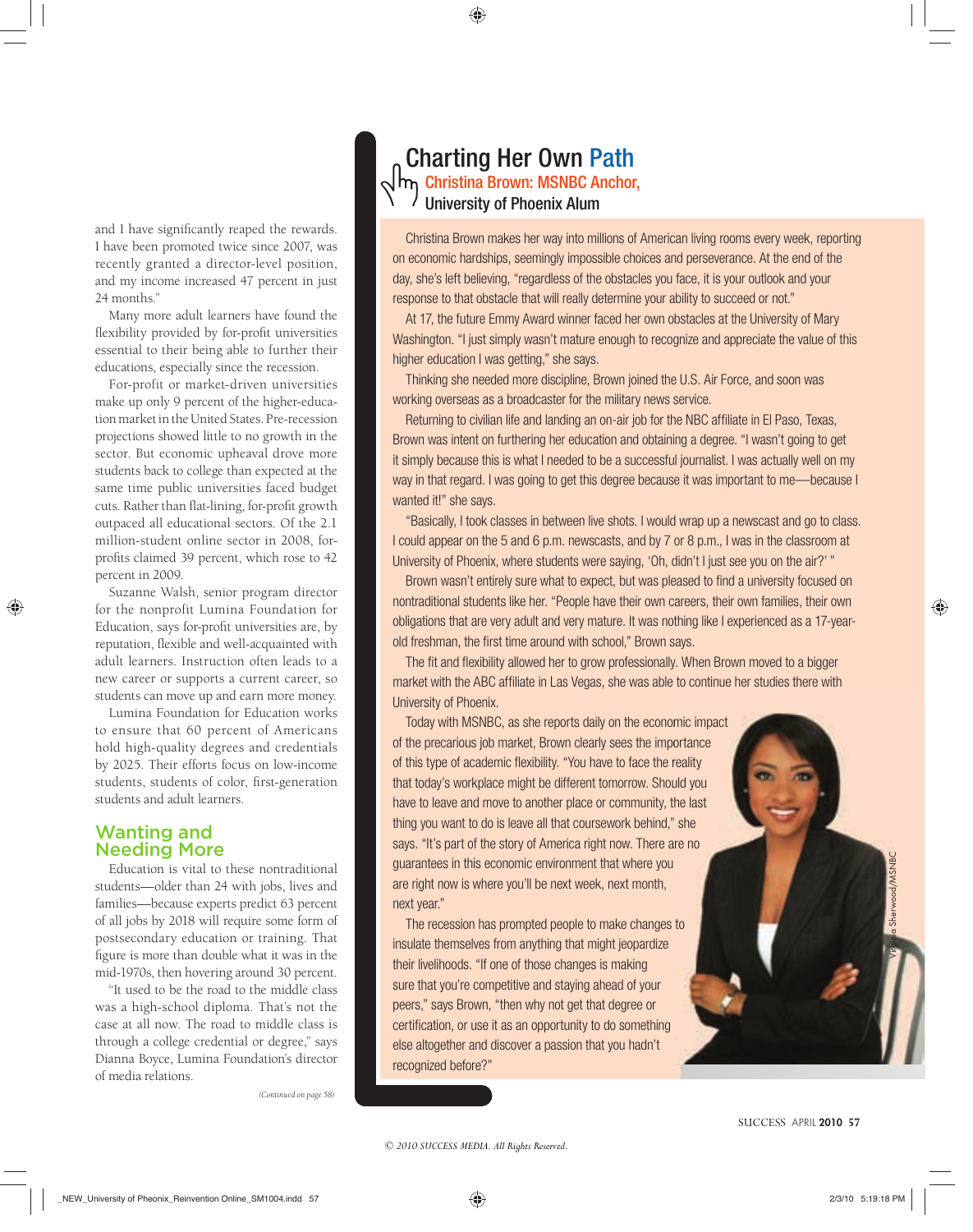

Current, smart and competitive that's how some 78 million baby boomers see themselves, as the oldest of them edge toward something their parents called retirement. But the implied inactivity of retirement simply doesn't jibe with this generation of lifelong learners, intent on reinventing themselves as they age to keep their place at our nation's table.

"They mean to have a pivotal influence on the way things unfold in the future, however old they are," J. Walker Smith and Ann Clurman of Yankelovich Inc., a consumer values and lifestyle research firm, write in their book, Generation Ageless. "Boomers have an undying commitment to growth, exploration and possibility."

Life's open-endedness has boomers preparing for diverse and active futures. Collectively, they gravitate to anything that keeps them active and engaged. When asked in the 2006 Yankelovich Boomer Dreams Study how they planned to spend their time and energy over the next decade, boomer responses focused on selfdevelopment, learning new skills and building relationships, to name a few.

The health benefits of strong social connections as people age certainly come into play here, but baby boomers seem to be looking beyond staving off loneliness and dementia. Smith and Clurman suggest, "Learning, openness and unrelenting evolution are the cornerstones of success," and that way of thinking leaves ageless boomers wanting a second helping.

It turns out boomers get a charge out of work. The American Association of Retired Persons found overwhelming numbers of seniors surveyed believed working kept them healthy and active, increased their self-esteem, and provided value to society on the whole. Granted, in today's economy, with deflated retirement funds, many folks work because they have to. But, finances aside, 84 percent said they would work if they didn't need the money.

After stepping away from a first career, many boomers return to college either through the convenience of online learning or by attending classes at a traditional campus, retooling their skill sets and breaking through with "encore

careers." A 2008 MetLife Foundation/Civic Ventures Career Survey reported between 5.3 and 8.4 million Americans aged 44–70 launched encore careers that combined income, personal meaning and social impact. **Remaining Vital, Vigorous and Valuable** The Lifelong Learning Trend of Baby Boomers

"The opportunities made possible by an ageless midlife will afford baby boomers the unique luxury of a second shot at changing the world for the better," Smith and Clurman write. (The first being social activism during the Woodstock era.) "Moral priorities are growing among them, with interests running the gamut from social causes to spiritual revivals to personal charity." The difference this time around is boomers presumably have more time, more money, fewer distractions and a greater sense of urgency to get the job done.

Rather than setting off on newfound careers, some simply seek the enlightenment, growth and invigoration that living and learning environments offer. Campuses like Penn State and the University of Florida in Gainesville cater to these lifelong learners, setting up retirement communities close to campus. Proximity makes auditing classes, working out in campus fitness centers, and attending concerts, lectures and sporting events easy on the aging.

Smith and Clurman say unprecedented opportunities exist for baby boomers to remain vital, vigorous and valuable. Don't count them out simply because they are aging. Boomers are going to continue to matter—good news for them and our country.



*(Continued from page 57)*

"People realize that the world is changing, and if they aren't able to get further education, they will end up with jobs that aren't going to help them achieve their goals," D'Amico says. "Traditional schools are not going to accept the working adults, at least not in the levels that exist in the market."

> Mousel says just as important as the knowledge and MBA he gained was the boost in self-confidence, "which is crucial in today's competitive job market. I possess the confidence to make rational decisions, and I seamlessly reinforce my thought processes as a result of the tools I gained from attending University of Phoenix."

> If enrollment is any indicator, Americans do understand the competitive edge they gain by furthering their educations. As the recession geared up in 2008–2009, the school's enrollment grew 22 percent. That's on top of the 15 percent increase the previous year.

### Regaining the American Edge

But for the United States to remain competitive globally, it's going to take far more adult learners heading back to school. The United States lags, ranking 10th behind nations including Canada, Japan and South Korea in the number of 25- to 34-year-olds with college educations. Just 46 percent of Americans